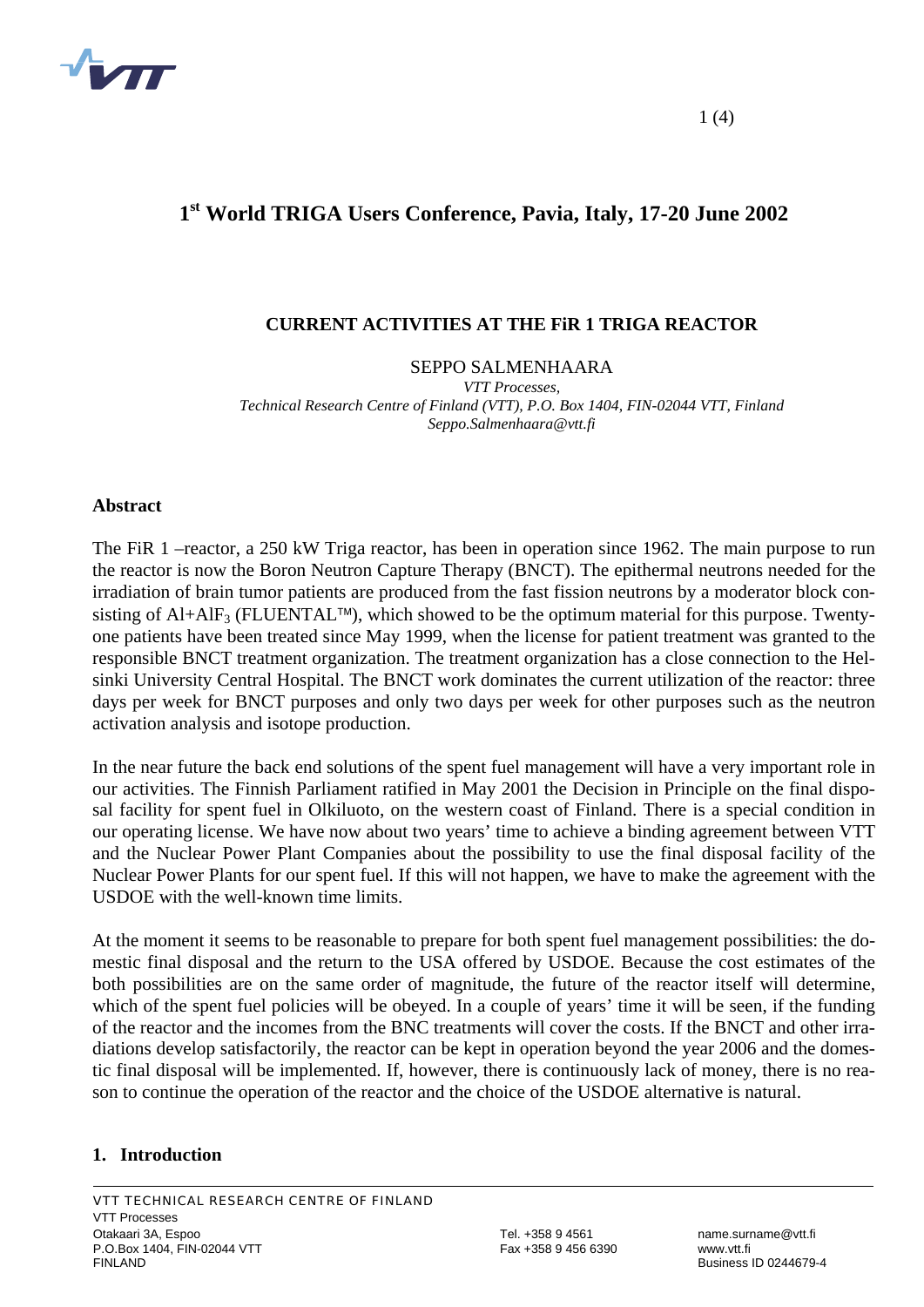

The FiR 1 –reactor, a 250 kW Triga reactor, has been in operation since 1962. The main purpose to run the reactor is now the Boron Neutron Capture Therapy (BNCT). The epithermal neutrons  $(1 \text{ eV} - 10)$ keV) needed for the irradiation of brain tumor patients are produced from the fast fission neutrons by a moderator block consisting of  $A1+AIF_3$  (FLUENTAL<sup>™</sup>) developed and produced by VTT. The material gives excellent beam values both in intensity and quality and enables the use of a small research reactor as a neutron source for BNCT purposes. Twenty-one patients have been treated since May 1999, when the license for patient treatment was granted to the responsible BNCT treatment organization, which has a close connection to the Helsinki University Central Hospital. The BNCT work dominates the current utilization of the reactor: three or four days per week for BNCT purposes and only one or two days per week for other purposes such as the neutron activation analysis and isotope production. Figure 1 describes the general layout of the BNCT facility at the FiR 1 –reactor. The facility gives a high epithermal neutron field,  $1.1 \times 10^{9}$  n/cm<sup>2</sup>s with a very low fast neutron and gamma component.

In the near future the back end solutions of the spent fuel management will have a very important role in our activities. There is a special condition in our operating license. We have now about three years' time to achieve a binding agreement between VTT and the domestic Nuclear Power Plant Companies about the possibility to use the final disposal facility of the Nuclear Power Plants for our spent fuel. If this will not happen, we have to make the agreement with the USDOE with the well-known time limits.



Figure 1. BNCT Facility at the FiR 1 –reactor

## **2. Utilization of the reactor**

The current operation of the reactor means that three or four days per week are reserved for the BNCTproject and the rest of the days for other purposes. The BNCT-project needs reactor time for the BNCT measurements and calibrations and naturally for patient treatments, which, however, have taken place only few times per year so far. Although the frequency of the patient treatments has been rather low, nearly whole the responsibility to find funding for the reactor has been changed this year on the BNCT project.

Besides the BNCT-project, there is still time, one or two days per week, for isotope production and neutron activation analysis. The amount of neutron activation analyses has decreased clearly during the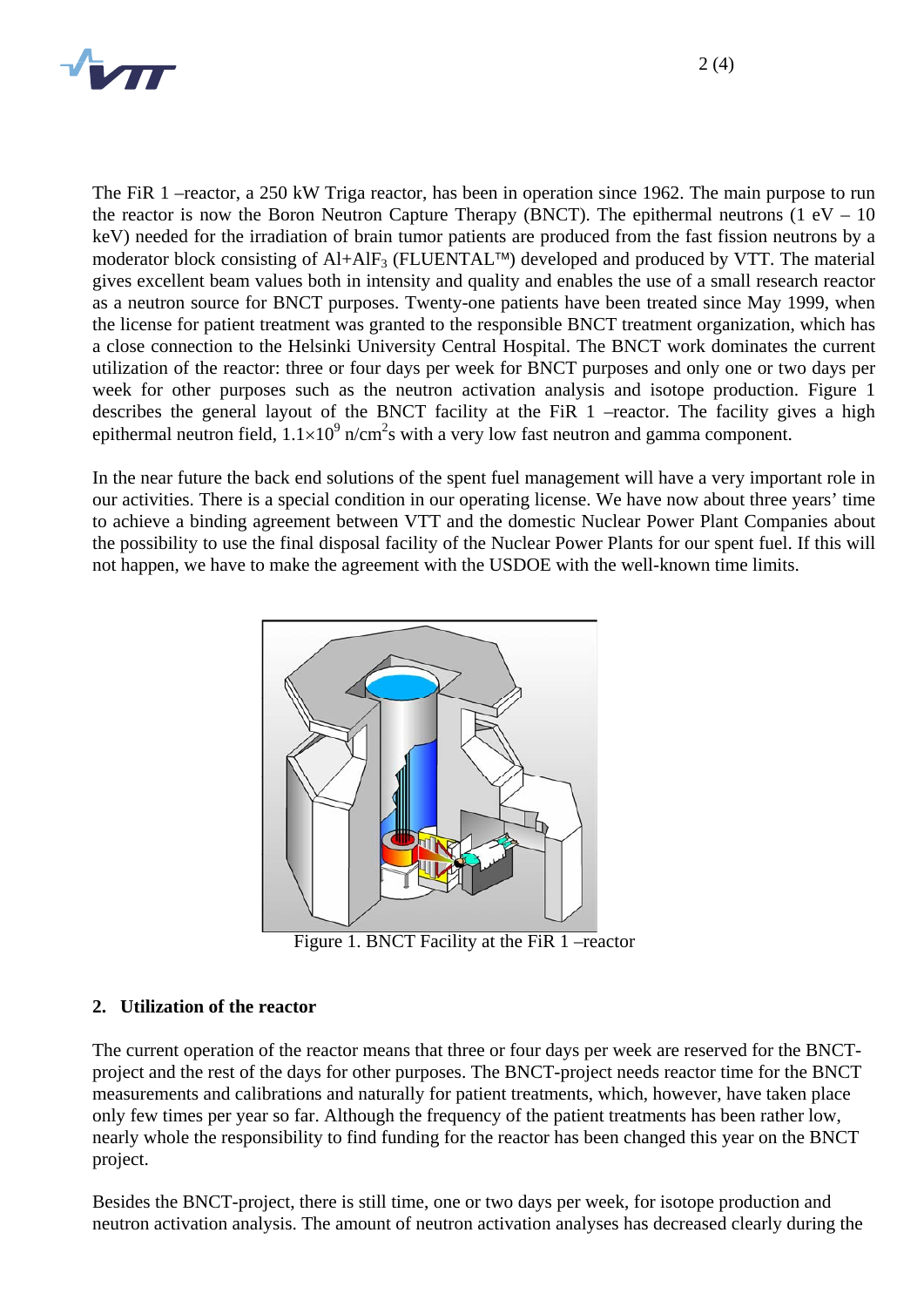

last four or five years, only some Cl- and In-analyses will be carried out. The volume of the neutron activation analysis task is so small that it has no business value any more for the reactor.

On the other hand the production of short-lived radioactive isotopes has its role on the incomes of the reactor. It gives nearly 10 % of the funding needed to run the reactor. The main isotopes produced in the reactor are <sup>24</sup>Na, <sup>82</sup>Br and <sup>140</sup>La and they are used in tracer studies in industry. Typical problems are flow meter calibrations, which are solved with tracer method. Normally KBr is used as tracer material when calibrating water flow meters and  $CH_3CH_2$  Br in case of a gas flow meter. We only produce the isotopes and a separate company carries out the measurements.

## **3. Spent fuel management**

In Finland also the research reactor must have a nuclear waste management plan, which contains among others a part for spent fuel management. The plan describes the methods, the schedule and the cost estimate of whole the spent fuel management procedure starting from the removal of the fuel from the reactor core and ending to the final disposal. The plan has been based on the assumption that the final disposal site will be somewhere in Finland. The Finnish Parliament ratified in May 2001 the decision in principle on the final disposal facility to be situated in Olkiluoto, on the western coast of Finland, for the spent fuel of the nuclear power plants. Olkiluoto is also one of the two nuclear power plant sites in Finland. The final disposal facility is supposed to be in operation in 2020.

There is a special condition in the current operation license of our reactor. We have to achieve a binding agreement between our Research Centre and the domestic Nuclear Power Plant Companies about the possibility to use the joint final disposal facility of the Nuclear Power Plants for our spent fuel, if we want to continue the reactor operation beyond the year 2006. We have had already for twelve years an agreement in principle with one of the Nuclear Power Companies about the final disposal matter, but it does not satisfy the requirements any more. If an acceptable agreement will not be accomplished in about three years' time, we have to use the USDOE alternative with the well-known time limits. The Ministry of Trade and Industry has the responsibility to decide, if the agreement is acceptable or not. Before we can start the real negotiations about the final disposal of our spent fuel with the Nuclear Power Companies, we have to prepare a safety study about the behaviour of the Triga fuel in the final disposal surroundings.

The operation license of our reactor will expire in 2011. It is very probable that there will be certain waiting time from the shut down of the reactor to the opening of the final disposal facility. Therefore there have to be a sufficient interim storage for the spent fuel before the transportation to the final disposal facility. After enlargement work of our spent fuel storage in 1997 we have sufficiently storage capacity for the fuel in the reactor building. In addition to the domestic final disposal solution there is still the USDOE alternative available until 2006.

In order to start the negotiations with the Nuclear Power Companies or their representative Posiva we have to prepare a safety study about the long-term behaviour of the Triga fuel in the final disposal surroundings. The Triga fuel elements will be loaded in containers, which have the same outer dimensions as the nuclear power plant fuel assemblies. We need from 3 to 5 such containers for all the Triga fuel elements. The containers can easily be loaded into the heavy copper canisters, which have 12 positions to be loaded. For the criticality reason the Triga containers will be situated in the outer zone of the canister and the inner zone will be left empty. In practice the empty positions will be loaded with dummy assemblies made of cast iron. It can be shown that the system is critical safe. This is important,